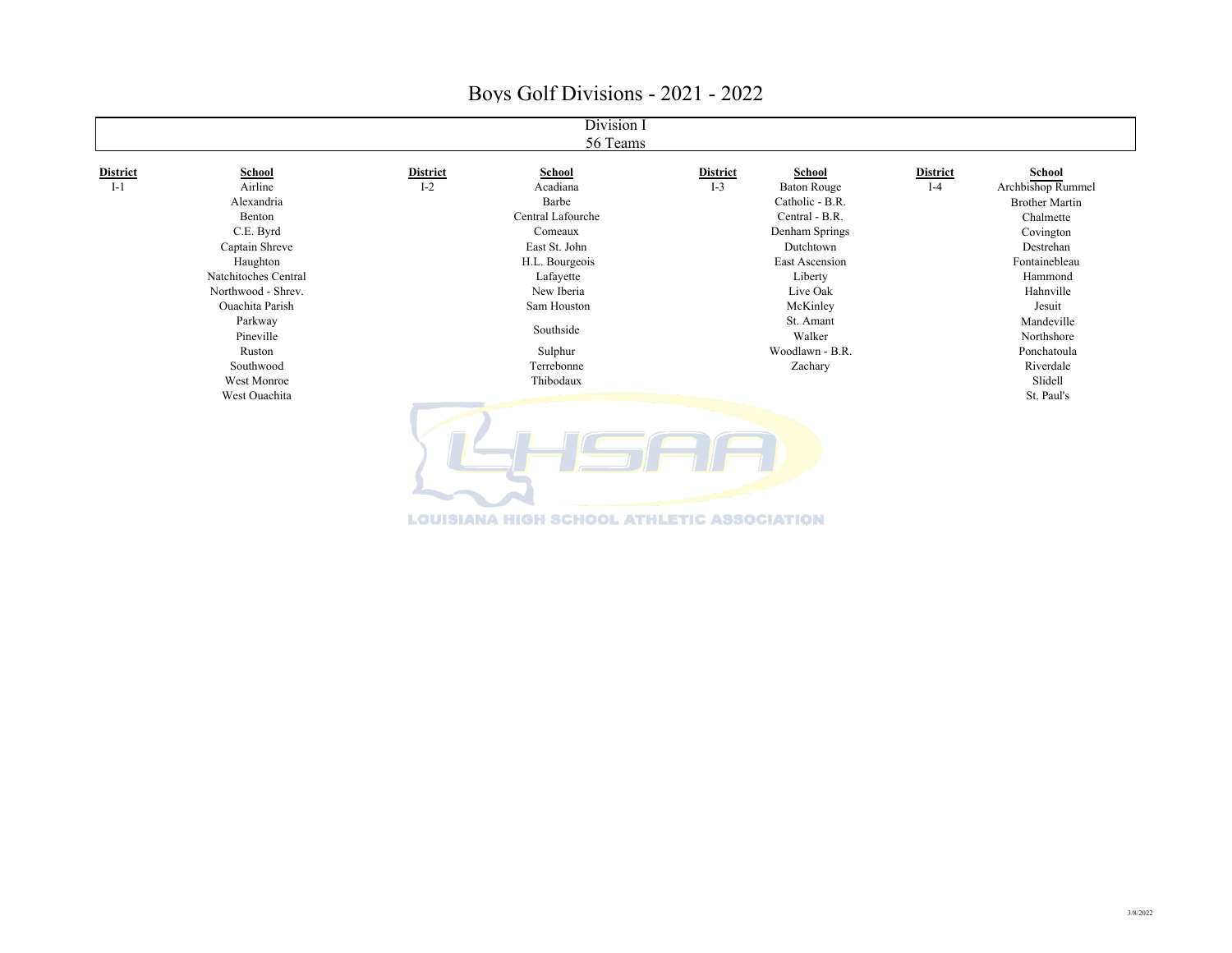| Division II     |                             |                 |                     |                 |                           |                 |                                 |  |
|-----------------|-----------------------------|-----------------|---------------------|-----------------|---------------------------|-----------------|---------------------------------|--|
| 60 Teams        |                             |                 |                     |                 |                           |                 |                                 |  |
| <b>District</b> | School                      | <b>District</b> | School              | <b>District</b> | School                    | <b>District</b> | School                          |  |
| $II-1$          | Bastrop                     | $II-2$          | Abbeville           | $II-3$          | A.J. Ellender             | $II-4$          | Archbishop Hannan               |  |
|                 | Bolton                      |                 | Breaux Bridge       |                 | Assumption                |                 | Archbishop Shaw                 |  |
|                 | Booker T. Washington - Shr. |                 | Church Point        |                 | Berwick                   |                 | <b>Belle Chasse</b>             |  |
|                 | Buckeye                     |                 | Crowley             |                 | Broadmoor                 |                 | Ben Franklin                    |  |
|                 | Caddo Magnet                |                 | David Thibodaux     |                 | Brusly                    |                 | Franklinton                     |  |
|                 | Grant                       |                 | DeRidder            |                 | E.D. White                |                 | <b>Holy Cross</b>               |  |
|                 | Huntington                  |                 | Erath               |                 | Lutcher                   |                 | Kenner Discovery Health Science |  |
|                 | Minden                      |                 | Eunice              |                 | Morgan City               |                 | Lakeshore                       |  |
|                 | Neville                     |                 | Iowa                |                 | Plaquemine                |                 | Loranger                        |  |
|                 | North DeSoto                |                 | Jennings            |                 | South Lafourche           |                 | Lusher Charter                  |  |
|                 | North Webster               |                 | LaGrange            |                 | South Terrebonne          |                 | Salmen                          |  |
|                 | Tioga                       |                 | Leesville           |                 | St. Michael the Archangel |                 | St. Augustine                   |  |
|                 | Woodlawn - Shrev.           |                 | North Vermilion     |                 | Vandebilt Catholic        |                 | St. Therese Academy             |  |
|                 |                             |                 | Opelousas           |                 | West Feliciana            |                 |                                 |  |
|                 |                             |                 | Rayne               |                 |                           |                 |                                 |  |
|                 |                             |                 | St. Louis Catholic  |                 |                           |                 |                                 |  |
|                 |                             |                 | St. Thomas More     |                 |                           |                 |                                 |  |
|                 |                             |                 | Teurlings Catholic  |                 |                           |                 |                                 |  |
|                 |                             |                 | <b>Ville Platte</b> |                 |                           |                 |                                 |  |
|                 |                             |                 | West Gate           |                 |                           |                 |                                 |  |
|                 |                             |                 |                     |                 |                           |                 |                                 |  |
|                 |                             |                 |                     |                 |                           |                 |                                 |  |
|                 |                             |                 |                     |                 |                           |                 |                                 |  |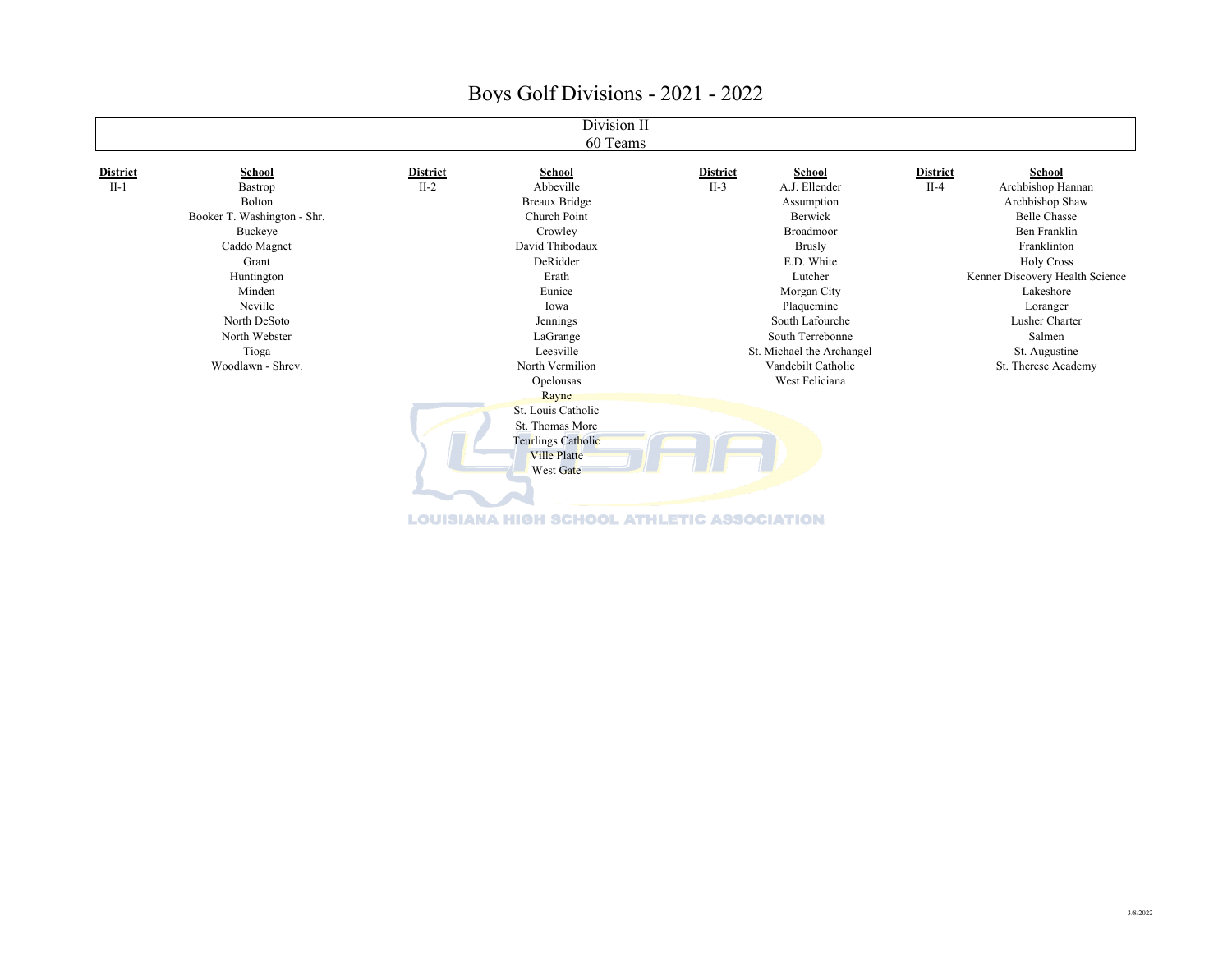| Division III<br>64 Teams |                                                                                                                                                                                                                                          |                 |                                                                                                                                                                                                                                          |                 |                                                                                                                                                                                                                                                                                |                 |                                                                                                                                                                                                                                                    |  |
|--------------------------|------------------------------------------------------------------------------------------------------------------------------------------------------------------------------------------------------------------------------------------|-----------------|------------------------------------------------------------------------------------------------------------------------------------------------------------------------------------------------------------------------------------------|-----------------|--------------------------------------------------------------------------------------------------------------------------------------------------------------------------------------------------------------------------------------------------------------------------------|-----------------|----------------------------------------------------------------------------------------------------------------------------------------------------------------------------------------------------------------------------------------------------|--|
| <b>District</b>          | School                                                                                                                                                                                                                                   | <b>District</b> | School                                                                                                                                                                                                                                   | <b>District</b> | School                                                                                                                                                                                                                                                                         | <b>District</b> | School                                                                                                                                                                                                                                             |  |
| $III-1$                  | D'Arbonne Woods Charter<br>Delhi Charter<br>Evangel Christian<br>Jena<br>Jonesboro-Hodge<br>Lakeside<br>Lakeview<br>Loyola Prep<br>Mansfield<br>Many<br>North Caddo<br>Red River<br>Richwood<br>Sterlington<br>Union Parish<br>Winnfield | $III-2$         | Avoyelles Public Charter<br>Bunkie<br>Caldwell Parish<br>DeQuincy<br>Holy Savior Menard<br>Lake Arthur<br>Mamou<br>Marksville<br>Notre Dame<br>Oakdale<br>Pickering<br>Pine Prairie<br>Rapides<br>Rosepine<br>South Beauregard<br>Vinton | $III-3$         | Acadiana Renaissance Charter<br>Albany<br>Ascension Episcopal<br>Catholic - N.I.<br>Delcambre<br>Doyle<br>Dunham<br>East Feliciana<br>Episcopal<br>French Settlement<br>Loreauville<br>Northeast<br>Parkview Baptist<br>Port Allen<br>Springfield<br><b>St.</b> Thomas Aquinas | $III-4$         | Bogalusa<br>De La Salle<br>Fisher<br>Houma Christian<br>Isidore Newman<br>John Curtis Christian<br>Northlake Christian<br>Patrick Taylor - Science/Tech.<br>Patterson<br>Pine<br>Pope John Paul II<br>St. Charles<br>St. James<br>Thomas Jefferson |  |
|                          |                                                                                                                                                                                                                                          |                 | Westlake                                                                                                                                                                                                                                 |                 | <b>University Lab</b>                                                                                                                                                                                                                                                          |                 |                                                                                                                                                                                                                                                    |  |